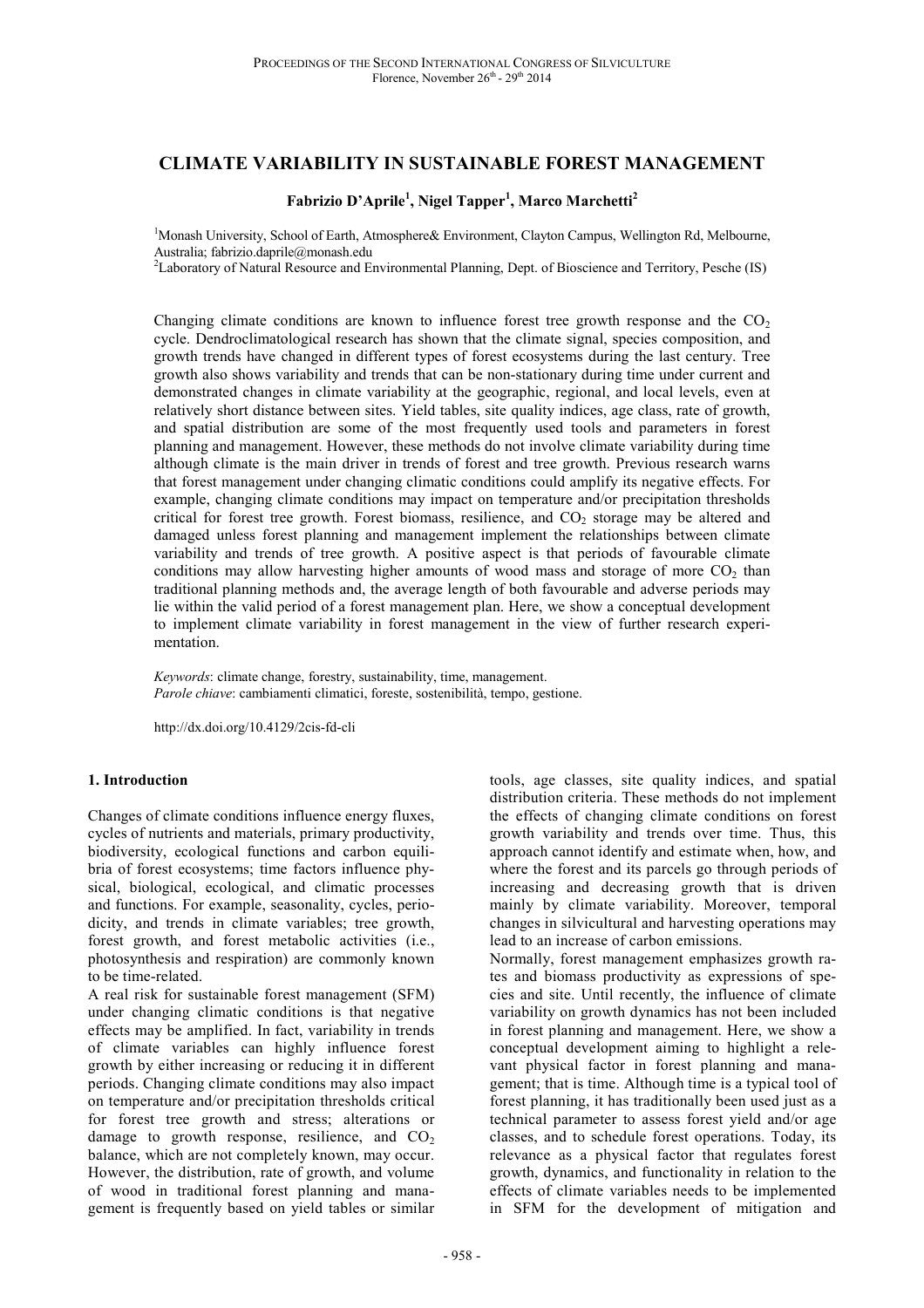adaption strategies under the effects of changing climate conditions, including  $CO<sub>2</sub>$  storage. Under this scenario and the consequent risks, SFM and operations could be planned and/or scheduled in periods when climate variables that influence tree growth responses are within thresholds related to positive growth response. By using this approach, silvicultural operations and harvesting are likely to use mainly climate variability to assess forest growth responses.

## **2. Time as a key factor in climate change and tree growth**

Biodiversity and climate are components of the complex regulatory mechanism that balances the energy exchange between Earth and Space. Biodiversity can also be seen as the result of complex interactions between the molecular (i.e., DNA) level and the atmospheric level during natural evolution; in other words, the evolution and adjustment of the energetic balance between Earth and Space. In recent decades, the concentration of  $CO<sub>2</sub>$ in the atmosphere has reached high levels in a relatively short time. Among its effects on climate and vegetation, there has been global warming and modification of the  $CO<sub>2</sub>$  cycle.

Today, research shows that using and managing forests needs to implement climate-plant- $CO<sub>2</sub>$  relationships for the mitigation of impacts of climate change and the development of adaption strategies in forest management, including  $CO<sub>2</sub>$  storage.

## *2.1 The Context*

Changing climate conditions normally interact with forest growth at the local level within regional scenarios. The influence of variability and intensity of climate alterations at the forest level may be even stronger than regional trends would predict (D'Aprile *et al*., 2009). At the local level, similarity in trends of climate variables can differ markedly and irregularly over time. Changing climate conditions can also modify both the extent of the growing season and the months that influence the occurrence of tree growth response. Therefore, the complexity of interactions between climate variability and forest growth and dynamics requires an effort to make it applicable to the reality of SFM. Dynamics, growth, and modifications of forest structures can be partially identified and modeled through time in forest planning and management.

# *2.2 Time in forest monitoring and planning*

In forest ecology, it may be noted that:

- Cause-effect relationships mainly concern the analysis of fluxes of energy and matter(s); these relationships take place through biodiversity and ecological groups of species;

- In forest ecosystems many variables interact through the complexity of their dynamics and properties. Therefore, indicators and models are needed to interpret the complexity of cause-effect relationships and how they work;

- In this scenario, changing climate conditions add complexity to the management of forests and land and their effects are not yet completely understood;

- Understanding the cause-effect relationships intrinsically involves the variable *time*. In fact, time is a powerful and necessary driver of physical, biological, ecological, and climatic processes and functions.

## *2.3 Trends in climate variability and forest growth at the site level*

## 2.3.1 Non-stationary similarity in climate variability

Our research (D'Aprile *et al*., 2010) has shown that in the Apennine Alps (Middle Italy) during the  $20<sup>th</sup>$  century, the trends in monthly mean temperature are nonstationary, their similarity varies highly and iregularly among sites and can even be opposite in sign in some periods; similarity in trends among sites also varies with season. This phenomenon can occur even between sites at short distance. Similar results have been found with respect to monthly rainfall (D'Aprile *et al*., 2011).

## 2.3.2 Non-stationary trends in tree growth

We also investigated the similarity in tree-ring growth (*Abies alba* Mill.) at the forest sites of the meteorological stations at Abetone (Pistoia), Camaldoli (Arezzo), La Verna (Arezzo), and Vallombrosa (Florence) (Table 1). Results have shown high and irregular non-stationary similarity in tree ring chronologies among sites and, to a lower extent, along elevation gradients within forest sites (Fig. 1).

2.3.3 Climate/tree growth relationships during the  $20<sup>th</sup>$ century

The evidence of high and irregular non-stationary similarity in trends of both climate variables and tree-ring chronologies in the same sites would suggest verifying any association between climate variability and tree growth trends. Thus, we investigated the climate/tree-ring correlations to determine if there have been temporal fluctuations in the strength of the associations.

Running-means correlation analysis showed that the treering/climate relationships vary markedly during the  $20<sup>th</sup>$ century. In particular, we found that correlations vary highly in strength and also in sign (Fig. 2), and months that influence tree growth change through decades (Fig. 3) (D'Aprile *et al*., 2012).

In other words, the association between climate variables and tree growth varies among sites and throughout months during the  $20<sup>th</sup>$  century in the Tuscan Apennine Alps (Middle Italy)

## **3. Questions for Research Development**

The scenario and results shown raise these questions:

1) Do traditional or rigidly scheduled forest management operations damage or alter the resilience of forest ecosystems and their ability to store  $CO<sub>2</sub>$  under changing climate conditions?

2) Can time be used to adapt flexible forest management operations to the variability over time of climate factors proved to influence forest/tree growth?

3) Can timing in forest management be used to maintain both sustainable forest productivity and high rate of  $CO<sub>2</sub>$ storage?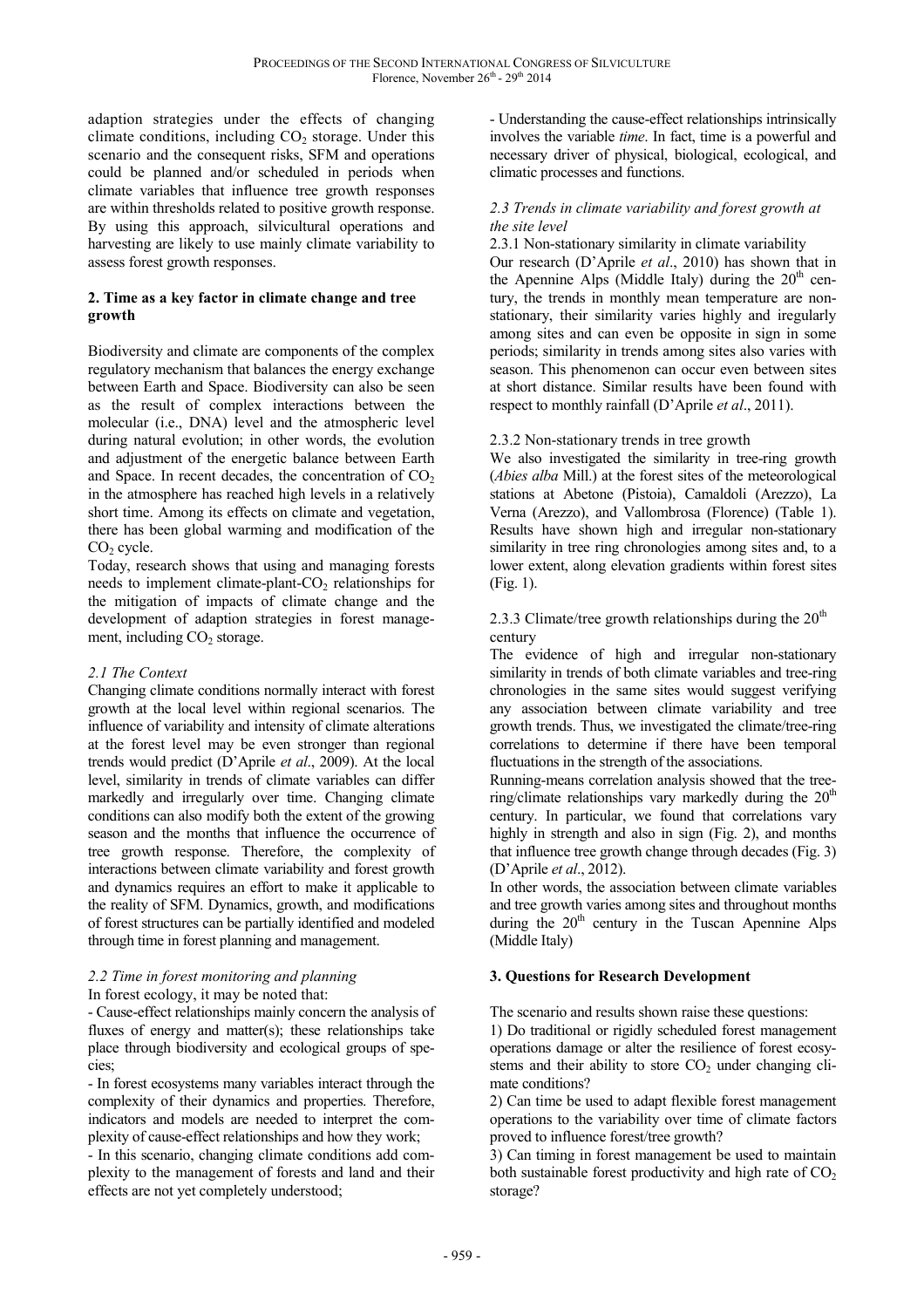## *3.1 Forest utilization under changing climate conditions*

The impacts of climate change on forest management and silvicultural treatments can be summarized by four main situations. Harvesting may occur in periods when (Fig. 4):

- The rate of growth faces troughs. The minimum biomass necessary to preserve the resilience of the forest is damaged. Damage can be temporary (decades) or permanent;  $CO<sub>2</sub>$  storage capacity is deficient or reduced - which may also be read as an indirect emission of  $CO<sub>2</sub>$  as the balance is negative (red line);

- The rate of growth decreases. Future productivity is damaged; the minimum biomass capital may be altered, and  $CO<sub>2</sub>$  storage is negatively affected (magenta line);

- The rate of growth increases. The planned wood mass can be used without compromising the resilience and recovery of the forest;  $CO<sub>2</sub>$  storage is increasing (orange line);

- The rate of growth is in peak periods. The wood mass harvested can be even higher than planned, and the rate of  $CO<sub>2</sub>$  storage can be above the average (green line).

Under changing climate conditions, a real risk is that interventions (thinning, cutting, harvesting) occur in a period unfavourable or adverse to forest species growth, which is not detected or shown by traditional forest planning and management. In this case, the mass of wood to harvest predicted by the forest management plan may be higher than the real productivity of the forest; the productive or stable biomass of the forest is reduced. A side effect is that  $CO<sub>2</sub>$  storage diminishes as the rate of growth decreases. Under these circumstances, the process would lead to indirect emission of  $CO<sub>2</sub>$  by consuming more wood mass than is produced (negative balance) and lowering the potential  $CO<sub>2</sub>$ storage - as the forest biomass is smaller and the growth rate decreases. Vice versa, the extraction of wood during a period of favorable climate conditions

that produce positive trends in forest growth may allow harvesting higher wood mass than planned by using yield tables or growth indices; the productive capacity or stable biomass of the forest is intact. Moreover,  $CO<sub>2</sub>$ storage may be higher as the rate of growth increases and the wood mass after harvesting is higher.

## **4. Conclusions**

The objective of the method is to identify the periods in climate variables - which seem to be 6-7 years long in the Tuscan Apennine Alps (Middle Italy) - when forest species growth is positive (or negative) - and plan management and interventions by following the variability in growth trends caused by climate variability during time (Fig. 5).

This can be achieved by identifying the upper and lower thresholds of climate variables (i.e., temperature and/or rainfall) for forest species growth. Once the range of temperature and/or rainfall within which tree growth responds is identified, it is relatively easy to identify the periods when growth increases or decreases in correspondence with historical series of climate variables.

It can be noted that the response of growth to thresholds of temperature and rainfall is genetically determined and therefore remains consistent through centuries (and longer). So, thresholds can be investigated and identified once for many decades in the future.

Frequently, forest planning and management are disposed for interventions over periods of 5-10 years. As growth trends cover periods of a few years (5-15), short-term climate variable analysis compared with climate thresholds can show the growth trend over the period. This makes it possible to identify periods for operations and interventions within the range of temperature and/or rainfall thresholds that produce positive growth trends.

Table 1. Elevation (m. asl), available period (year) of data available, and distance (km)between the four meteorological stations. The sites are listed by decreasing elevation. Abetone is ABE, Camaldoli is CAM, La Verna is LAV, and Vallombrosa is VAL.

|            | Elevation | Period    | Distance |       |            |
|------------|-----------|-----------|----------|-------|------------|
|            |           |           | LAV      | CAM   | <i>VAL</i> |
| ABE        | 1340      | 1931-2000 | 112.3    | 100.1 | 84.6       |
| LAV        | 1120      | 1924-2006 |          | 13.2  | 30.4       |
| <b>CAM</b> | 1111      | 1885-1996 |          |       | 22.3       |
| VAL        | 955       | 1872-2006 |          |       |            |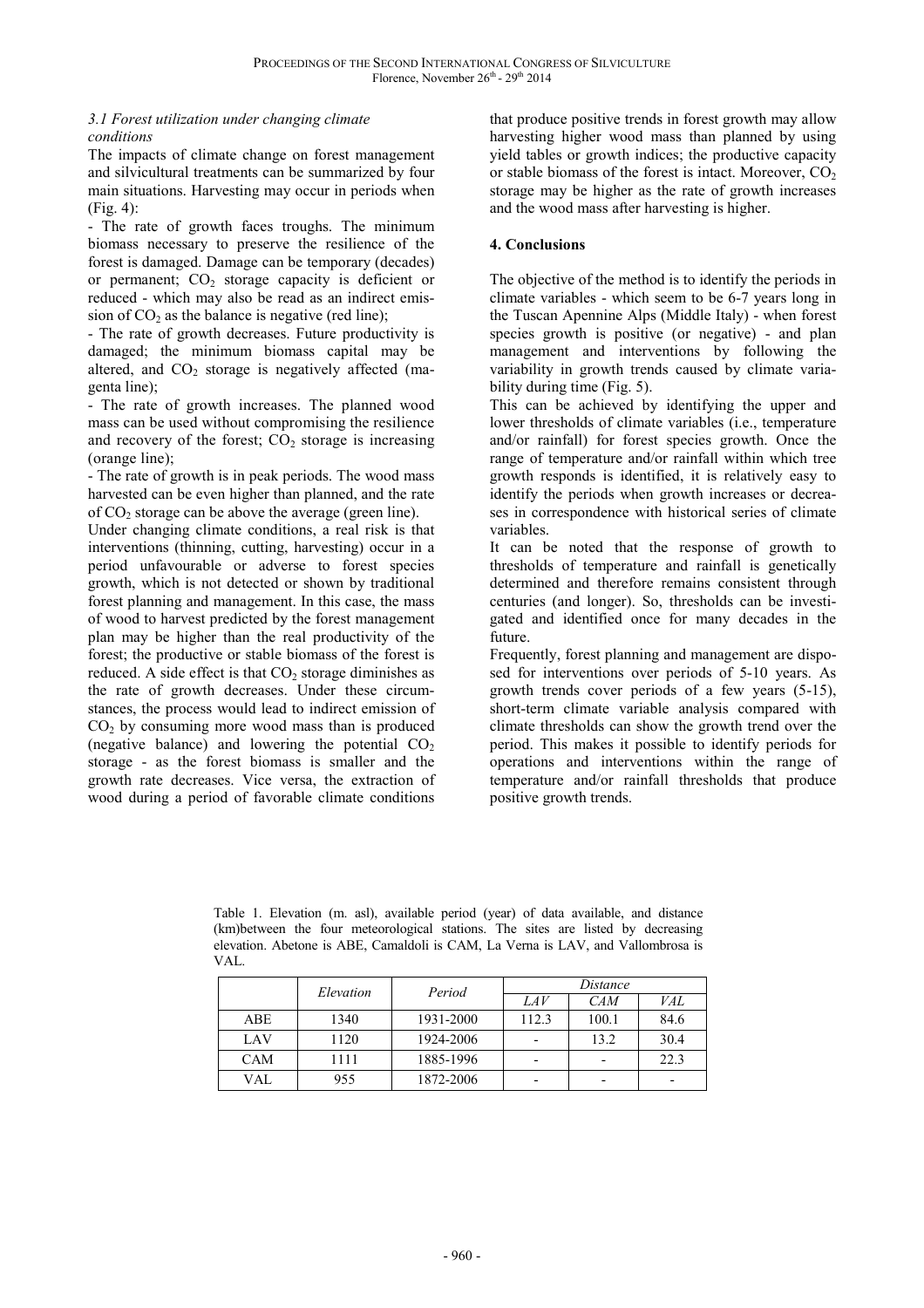

Figure 1. Non-stationary correlation of 7 year moving averages between residual treering chronologies among the upper study stands of silver fir in the Apennine Alps during the period 1909-2007. Paired sites are Abetone-Camaldoli, Abetone - LaVerna, Abetone-Vallombrosa, Camaldoli-La Verna, Camaldoli-Vallombrosa, and La Verna-Vallombrosa. (Source: D'Aprile *et al*., 2012).



Figure 2. Non-stationary association of monthly mean temperature (MMT) with residual tree-ring chronologies (RTRs) in February of the growth year. The correlation of MMT with RTRs varies highly with month and site during the  $20<sup>th</sup>$  century. The upper and lower study stands at Abetone (Pistoia), Camaldoli (Arezzo), La Verna (Arezzo), and Vallombrosa (Florence) are shown in the graph. (Source: D'Aprile *et al*., 2012).

Figure 3. Statistically significant levels of correlation between monthly mean temperature (MMT) and residual tree-ring chronologies (RTRs) at the study stands at Camaldoli upper site (CAM-Upper) in the Tuscan Apennine Alps. MMT associations with RTRs change during the 20<sup>th</sup> century and their level of correlation is highly non-stationary. (Source: D'Aprile *et al*. 2012).

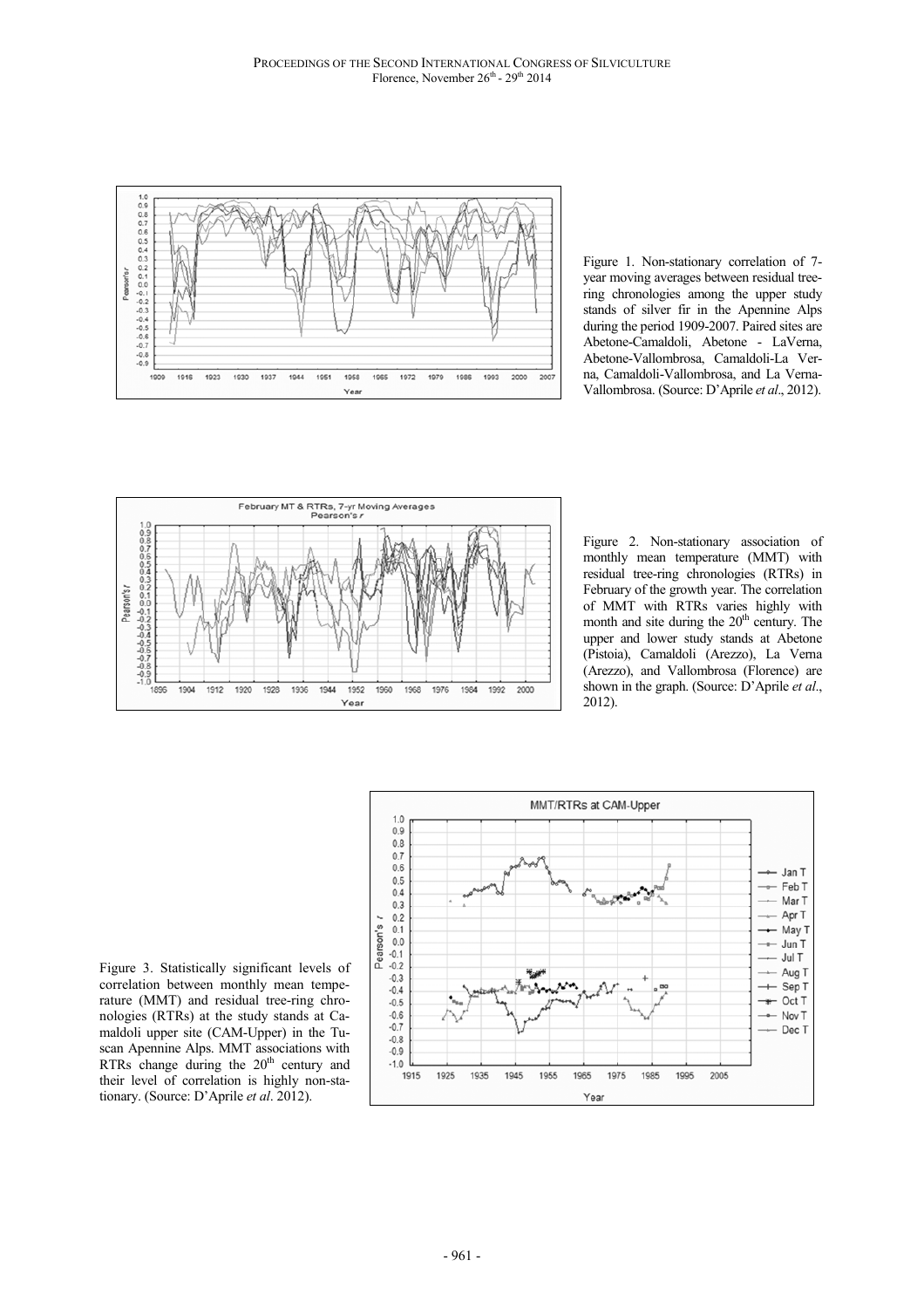

Figure 4. Timing and possible effects of silvicultural interventions and harvesting without implemening climate variability and trends.



crossed with a suitable range of temperature and/or rainfall thresholds for tree growth can identify time and length in forest planning, management, and intervenetions.

Figure 5. Periods of growth increase

## **RIASSUNTO**

#### **Variabilità climatica nella gestione forestale sostenibile**

É noto che il cambiamento delle condizioni climatiche influenza la risposta di accrescimento delle piante ed il ciclo della  $CO<sub>2</sub>$ . La dendroclimatologia ha mostrato che segnale climatico, composizione specifica ed andamento dell'accrescimento si sono modificati in diverse tipologie di ecosistemi forestali durante l'ultimo secolo. Sotto gli attuali e dimostrati cambiamenti della variabilità del clima a livello geografico, regionale e locale, l'accrescimento degli alberi mostra variabilità ed andamenti che possono essere incostanti nel tempo anche a distanze fra siti relativamente brevi.

Nella pianificazione e gestione forestale, tavole dendrometriche, alsometriche, indici di fertilità o qualità stazionale, classi di età, e distribuzione spaziale sono alcuni tra i parametri e strumenti più usati. Tuttavia, questi metodi non considerano la variabilità climatica

nel tempo sebbene il clima sia il fattore principale nell'andamento della crescita dell'albero e della foresta. Ricerche precedenti hanno avvertito riguardo al rischio che la gestione forestale sotto i cambiamenti climatici possa amplificarne gli effetti negativi. Per esempio, i cambiamenti del clima possono avere impatti su soglie di temperatura e/o precipitazione critiche per l'accrescimento; biomassa forestale, resilienza ed immagazzinamento della  $CO<sub>2</sub>$  possono venire danneggiati a meno che la pianificazione e la gestione forestale comprendano le relazioni fra variabilità del clima e gli andamenti di accrescimento delle piante forestali. Un aspetto positivo però è che periodi con condizioni climatiche favorevoli possono permettere prelievi maggiori ed un più alto stoccaggio di  $CO<sub>2</sub>$  rispetto ai metodi di pianificazione usuali. Inoltre, la durata media dei periodi favorevoli ed avversi sembra giacere entro il periodo di validità di un piano di gestione forestale odierno. Qui mostriamo uno sviluppo concettuale per l'uso della variabilità del clima nella gestione forestale nell'ottica della continuazione della ricerca.